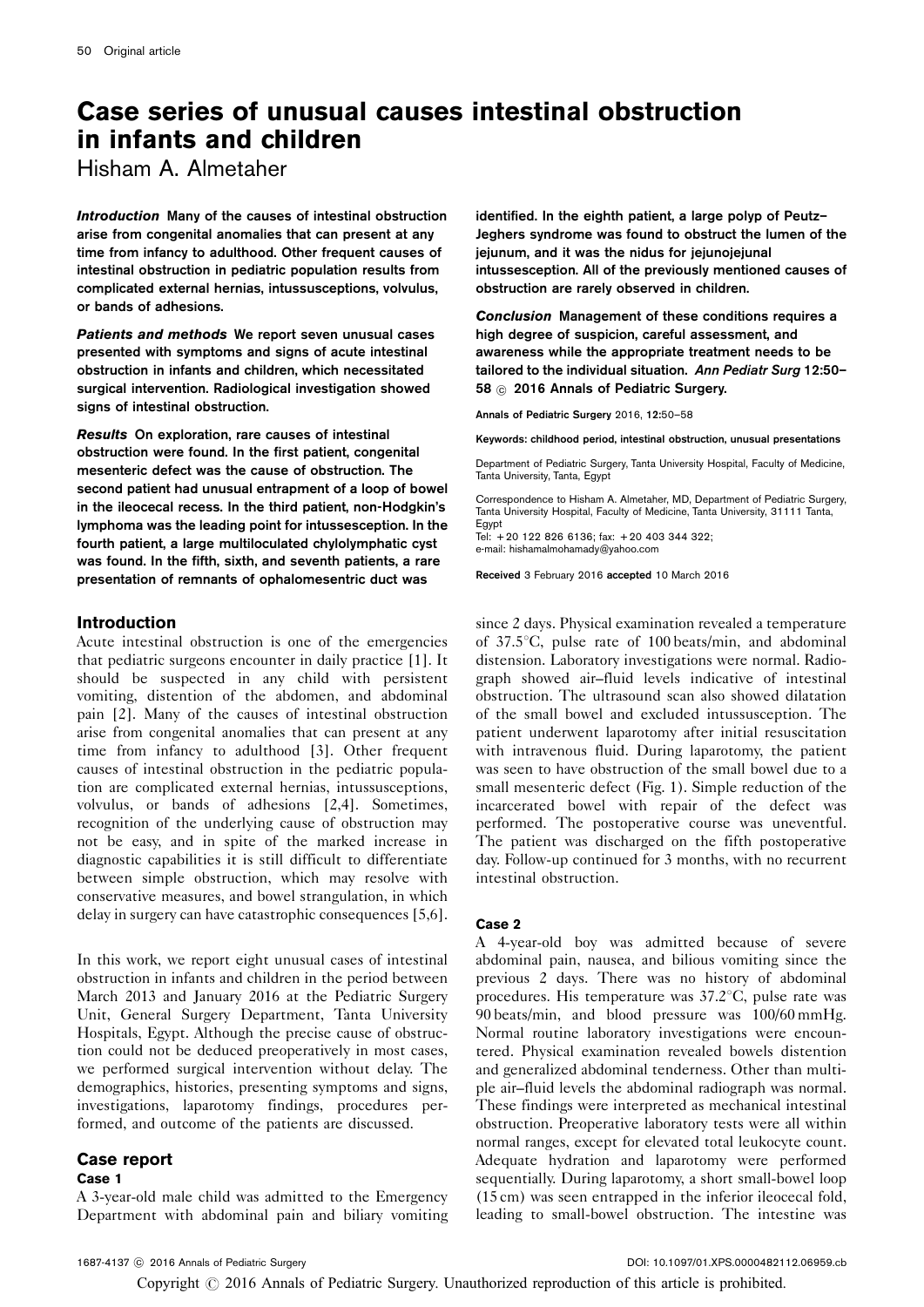<span id="page-1-0"></span>

(a, b) Obstruction of the small bowel through congenital mesenteric defect.

#### Fig. 2



The ileocecal recess after release of the obstructed bowel.

congested and regained its normal vascularity with hot fomentation; the small-bowel loop was released (Fig. 2) and the redundant peritoneum was resected. The patient had good postoperative recovery and was discharged from the hospital on the fourth day following the operation. The follow-up revealed no recurrence.

#### Case 3

A 3-year-old boy came with a history of intermittent progressive abdominal pain since 2 months, which was colicky, distributed throughout the umbilical region, and associated with repeated bilious vomiting. There had been a history of melena since day 1. His pulse rate was 110 beats/min, temperature was  $38^{\circ}$ C, and blood pressure was 90/60 mmHg. Laboratory investigations revealed

hemoglobin 10 mg/dl. On examination, an oval mass was felt in the right hypochondrium having smooth borders and well-defined margins. Ultrasound revealed the typical 'target sign' that confirmed the diagnosis of intussusception. Water-soluble contrast enema was carried out, which revealed that the dye could not pass further than the level of the midtransverse colon, denoting complete obstruction of the colon. Hydrostatic reduction was tried but was not successful. Diagnostic laparoscopy revealed an ileocecal mass. Laporatomy revealed ileocecal intussesception with a palpable mass. Right partial hemicolectomy was performed ([Fig. 3\)](#page-2-0). The postoperative period was uneventful. The hemicolectomy specimen was sent for histopathological examination and revealed a partially multisected ileal mass measuring  $4 \times 4 \times 3.5$  cm located proximal to the ileocecal valve with fleshy grayish pink and white cut section infiltrating down to the serosal fat and peritoneal covering. Dissection of the pericolic and mesenteric fat revealed seven nodules measuring up to  $2 \times 1.4$  cm. Microscopic examination revealed diffuse infiltration of malignant lymphocytes with variable appearance from large transformed cells to blasmoblasts and plasma cells to atypical cleaved lymphocytes. The final diagnosis of the histopathological report revealed a large-cell non-Hodgkin's lymphoma of the ileum in addition to immunoproliferative small intestinal disease with free resection margins and reactive mesenteric and pericolic lymph nodes. The patient was started on chemotherapy and is still under treatment.

#### Case 4

A 3-month-old girl presented with diffuse abdominal distention and bilious vomiting. Her temperature was  $37.1^{\circ}$ C and heart rate was 100 beats/min. Physical examination revealed severe abdominal distension. No abnormalities were detected in laboratory investigations.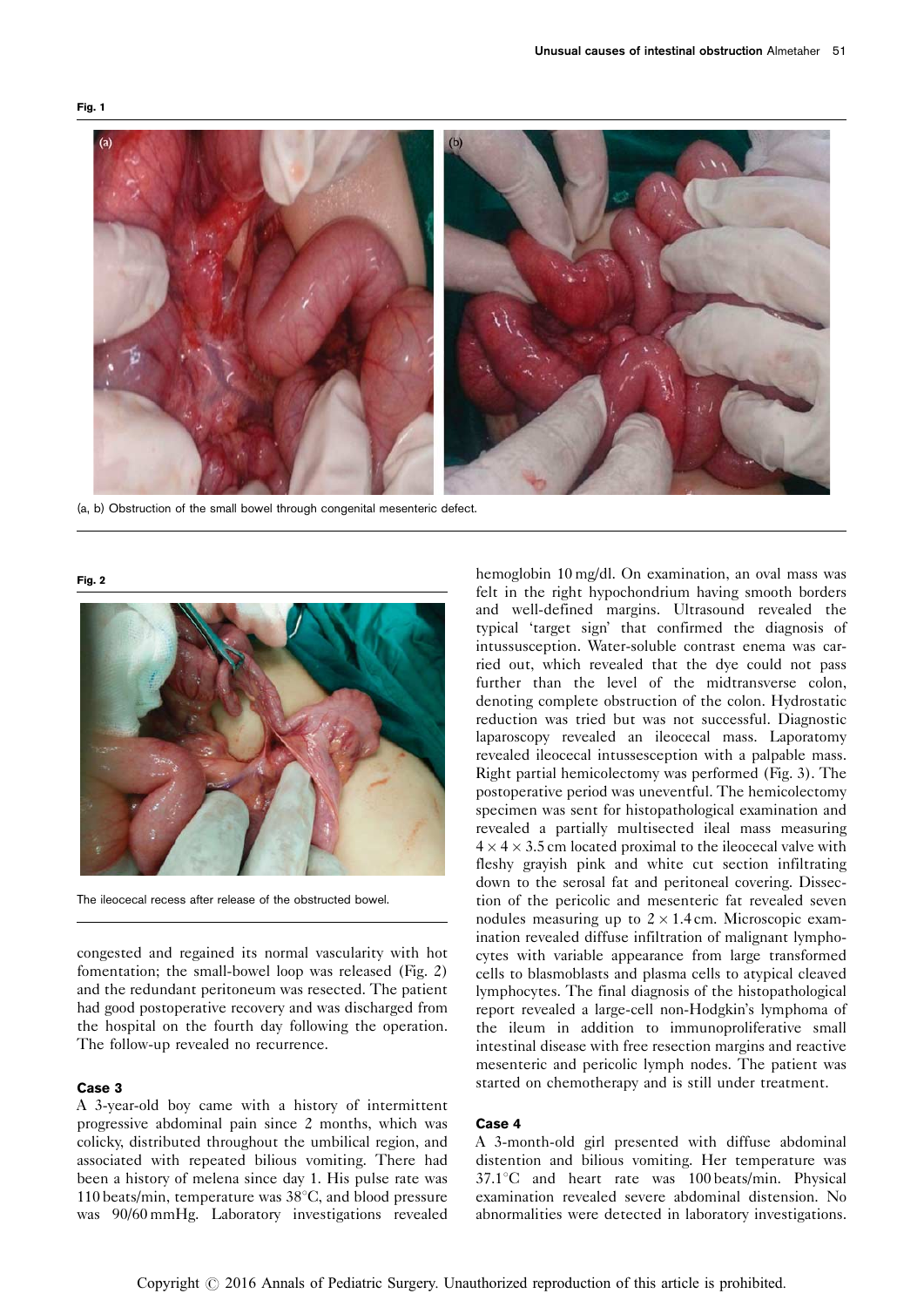<span id="page-2-0"></span>



(a) Ileocecal intussesception. (b) Right hemicolectomy specimen showing multisected ileal mass located proximal to the ileocecal valve.





(a, b) Multiloculated chylolymphatic cyst involving the small-bowel mesentery.

Abdominal palpation was tympanic. Bowel sounds were hyperactive. Plain abdominal radiographs showed air– fluid levels and distended bowel loops, suggesting intestinal obstruction. Abdominal ultrasonography showed multiloculated cystic lesions in the gut. Computed tomography (CT) revealed a large well-defined thin wall creeping multilocular cystic lesion filling most of the pelvic cavity and extending superiorly into the right iliac fossa and lumbar region. It contained enhanced septae within and measured about  $10 \times 8 \times 15$  cm at transverse section, anteroposterior, and craniocaudal dimensions, respectively. The small-bowel loops were dilated down to the proximal ileal level showing multiple air–fluid levels inside with collapsed ileal loops and colon distally. Laparotomy revealed a multiloculated cyst involving the small-bowel mesentery. The cysts were of varying sizes with the largest  $\sim$  15 cm in diameter with acute stretching of the bowel loop leading to acute intestinal obstruction. Intestinal resection of the involved loops was necessary (Fig. 4). Postoperative recovery was

excellent. No recurrence was noted during the follow-up period, which extended up to 1 year. The specimens were sent for histopathological examination, which revealed multiloculated cysts lined with endothelium and filled with chylous fluid and lymph. Thus, the case was confirmed to be chylolymphatic cysts by histopathology.

## Case 5

A 7-year-old boy with no previous history of abdominal surgery presented with a history of abdominal pain and vomiting of 2 days' duration. A history of absolute constipation was present for 1 day. There was no history of a similar condition in the past. On examination, his vital signs were within normal levels, but signs of dehydration were present. The abdomen was distended, with muscle guarding and rigidity throughout. Peristaltic sounds were hyperaudible. Erect radiograph of the abdomen showed multiple air–fluid levels. Abdominal ultrasonography revealed hyperperistaltic dilated smallbowel loops with to and fro movements. Laboratory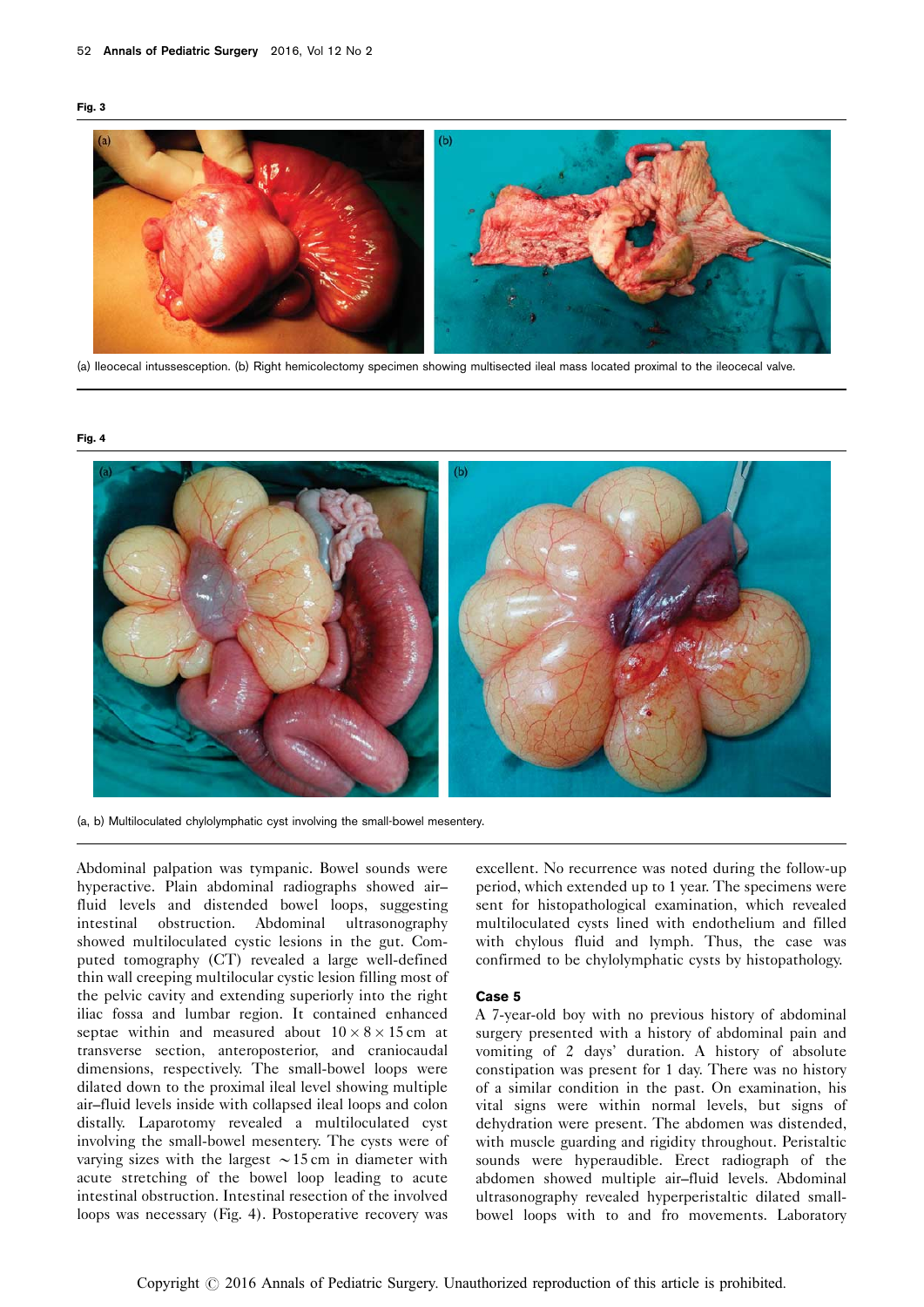

(a, b) Ileal loop entrapped by a loop formed by adhesion of the tip of the Meckel's diverticulum to the cecum.

investigation revealed anemia and hypokalemia. Initial resuscitation was done with intravenous fluid and a nasogastric tube that drained the bilious secretion. Exploration was done, which revealed a proximal ileal loop entrapped by a loop formed by adhesion of the tip of the Meckel's diverticulum to the cecum (Fig. 5). Proximal bowel loops were dilated, but fortunately not gangrenous. The small bowel was freed and decompressed. The Meckel's diverticulum was resected and continuity of the bowel was restored with end-to-end anastomosis. The patient made an uneventful recovery after the surgery. He was discharged on postoperative day 7 with no complications in the follow-up period, which extended for 2 months.

## Case 6

A 2-year-old girl presented with abdominal pain and vomiting of 4 days' duration. There was no history of a similar condition or previous abdominal surgery. The patient looked ill, feverish (temperature  $38^{\circ}$ C), and her blood pressure was 90/50 mmHg and pulse rate was 110 beats/min. Physical examination revealed abdominal distention and increase in bowel sounds. Diffuse air–fluid levels were detected on plain abdominal radiograph.

Laboratory examination showed increased total leukocytic count and C-reactive protein. The patient was hospitalized with a diagnosis of intestinal obstruction. She was resuscitated with intravenous fluid and nasogastric suction. Laparotomy was done, which revealed a fibrous cord originating 60–70 cm proximal to the ileocecal valve and ending with a cystic swelling with dimensions of 4 cm diameter and 7–8 cm length. The cyst was rotated, leading to ischemia and gangrene to a loop of ileum. The gangerenous loop with the cyst was resected ([Fig. 6\)](#page-4-0). The proximal and distal ends of the bowel were anastomosed with interrupted nonabsorbable sutures. Histopathological examination of extracted tissue was compatible with omphalomesenteric duct (OMD) cyst. The patient was discharged from the hospital on the seventh postoperative day.

### Case 7

A 33-day-old female infant who had been born at term was brought to the emergency hospital with sudden acute small-bowel evisceration through the umbilicus. Her parents reported a history of umbilical discharge after the umbilical stump fell off, and vomiting 4 h before presentation. Her temp was  $38.5^{\circ}$ C; heart rate was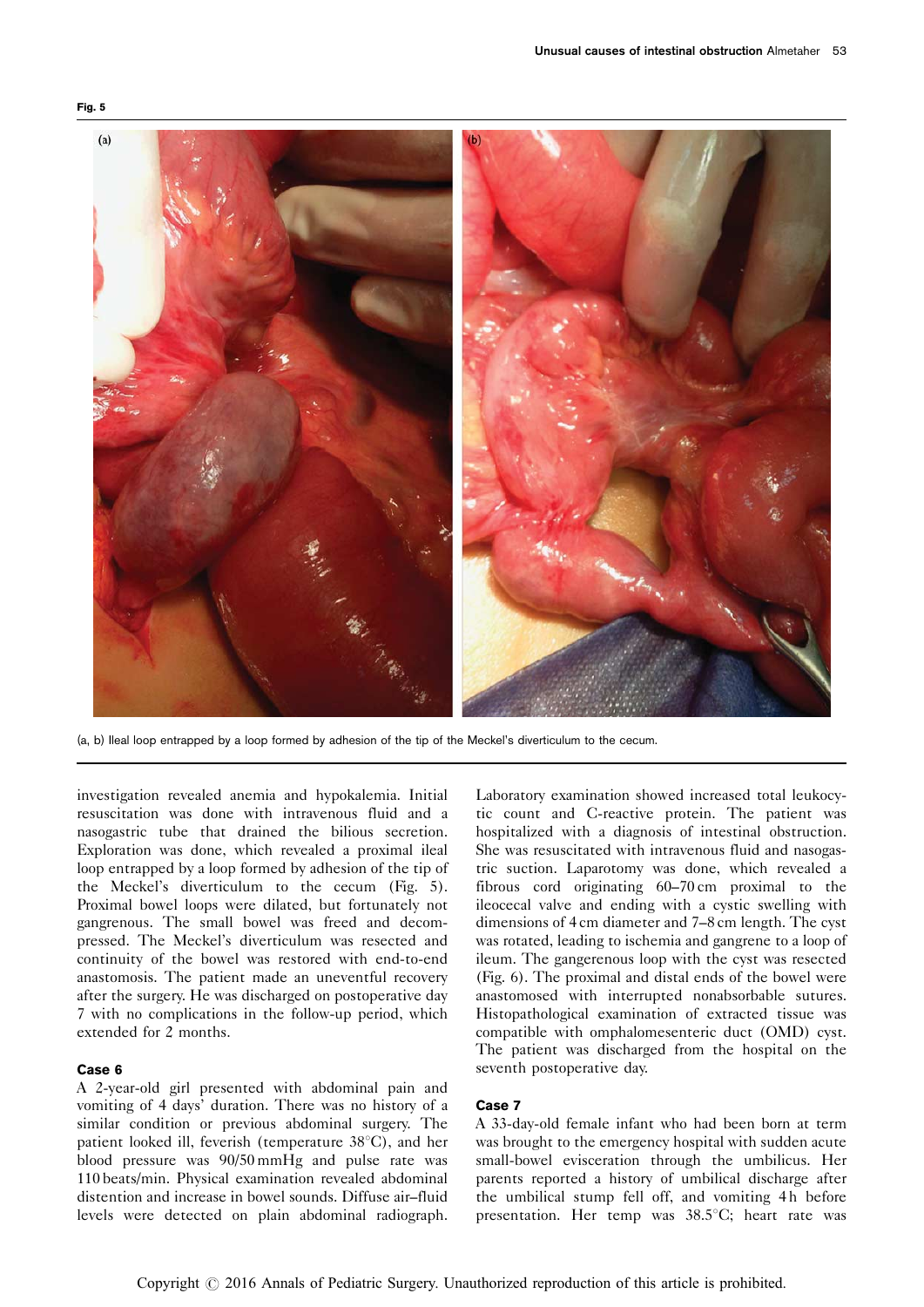<span id="page-4-0"></span>



#### (a, b) Torsion of omphalomesentric cyst with gangrene of small-bowel loop.

#### Fig. 7



(a) Small-bowel prolapse through the umbilicus giving ram's horn appearance. (b) The patent omphalomesenteric duct completely dissected free from the umbilicus.

110 beats/min. On examination, there was prolapse of the small intestine through the umbilicus, giving a ram's horn appearance (Fig. 7a). Initial resuscitation was carried out with intravenous fluid and this was immediately followed by laparotomy. A supraumbilical incision was made, and the intussucepted small intestine was reduced manually. The duct was released from the umbilicus (Fig. 7b) and the nonviable loop of the small bowel was resected with ileoileal anastomosis (Fig. 7a,b). Primary closure of the abdominal wound and umbilical reconstruction were carried out. The infant was incubated and started feeding 4 days after surgery. The postoperative period was uneventful. She was discharged on the seventh day postoperatively after removing the sutures.

## Case 8

An 8-year-old girl was admitted to our hospital with signs and symptoms of acute bowel obstruction. She had been complaining of intermittent severe colicky abdominal

pain and bilious vomiting since the last 3 days. His pulse rate was 100 beats/min, temperature was 37°C, and blood pressure was 110/70 mmHg. Physical examination revealed severe abdominal distension and tenderness. Complete blood count revealed anemia (hemoglobin 9 mg/dl). Urine analysis and blood biochemistry were unremarkable. Her plain abdominal radiography was remarkable with sharp air–fluid levels. Ultrasonography of the abdomen revealed distended bowel loops but was not conclusive for intussesception. Subsequently, laparatomy was justified. Jejunojejunal intussesception was found. Palpation of the jejunum revealed a polypoid mass obstructing the lumen. Other small polypoidal masses were felt inside the lumen of the small intestine [\(Fig. 8a](#page-5-0)). The intussesception mass was reduced. Enterotomy was done with excision of the large pedunculated polypoidal mass that obstructed the lumen [\(Fig. 8b\)](#page-5-0). The specimen was sent for histopathological examination. The postoperative course was uneventful. Histopathological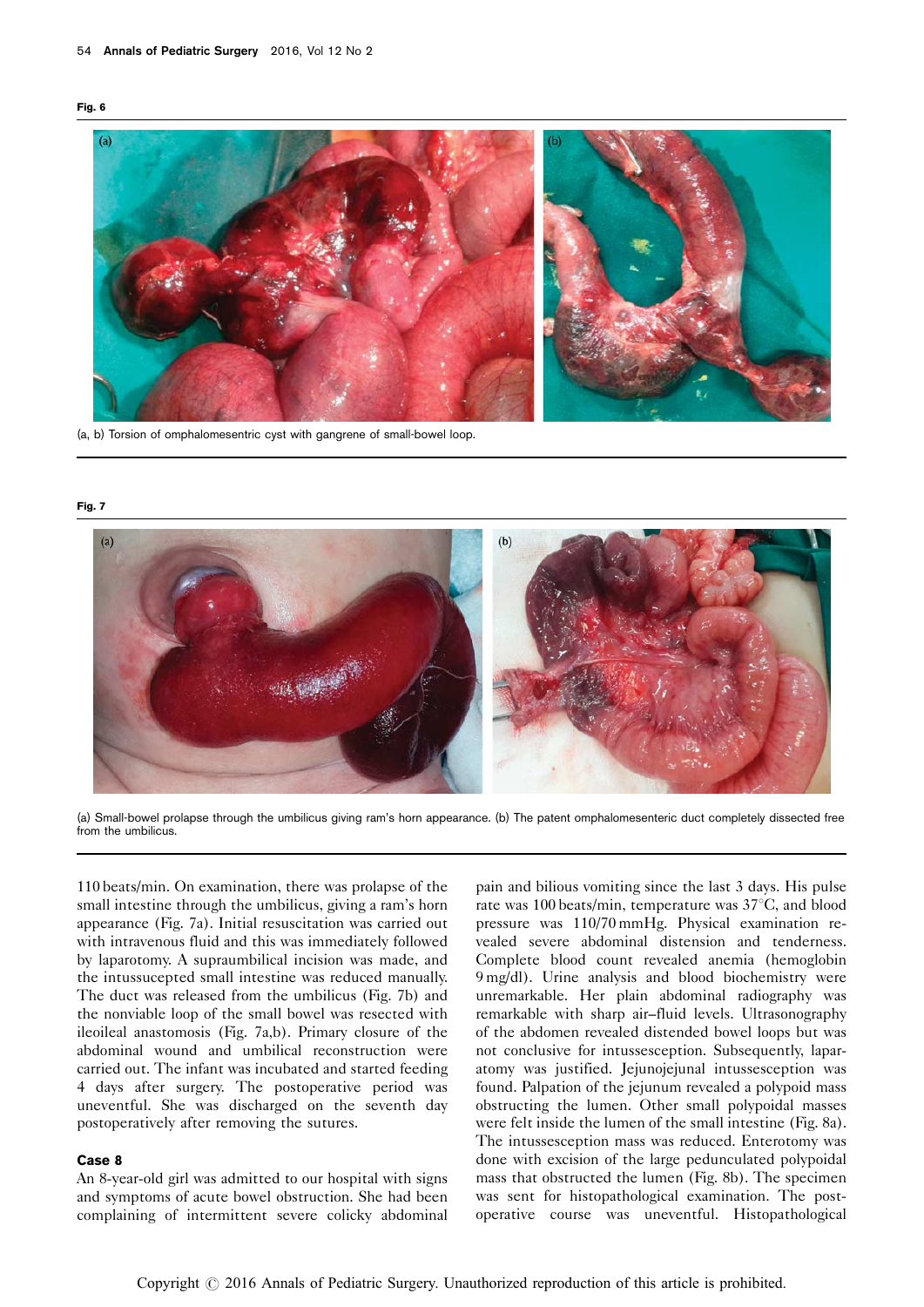<span id="page-5-0"></span>

(a, b) Jejunojejunal intussesception with a large pedunculated polypoidal mass of Peutz–Jeghers syndrome obstructing the lumen.

examination of the specimen revealed a  $6 \times 6$  cm hamartomatous polyp compatible with Peutz–Jeghers syndrome (PJS). Physical examination could not recognize any mucocutaneous pigmentation; also the family history was unremarkable for PJS. Consequently the patient was referred for further endoscopic evaluation.

# **Discussion**

Intestinal obstruction is a common pediatric surgical problem. It cuts across different age groups in children. Its occurrence in children may be acute or chronic [\[7,8](#page-7-0)].

## Congenital mesenteric defect

Transmesenteric hernias are intraperitoneal hernias that have no sac and consist of the protrusion of a loop of bowel through a defect in the mesentery [\[9](#page-7-0)]. The subject of mesenteric hernias has been largely neglected in textbooks. Federschmidt [\[10](#page-7-0)] explained the defect by a partial regression of the dorsal mesentery in humans. Menegaux [\[11](#page-7-0)] explained the fenestration by the developmental enlargement of an inadequately vascularized area. Macklin [\[12](#page-7-0)] had a different opinion: according to him, a space or defect occurs when two epithelial layers are opposed with a deficient intervening supporting stroma of connective tissue; coalescence inevitably takes place. Ming and Luo [\[13](#page-7-0)] explained the rapid onset of gangrene in patients with mesenteric hernia by the small defect and absence of limiting sac with long portions of bowel passing through resulting in ischemia and gangrene. In case 1, the mesenteric defect was oval shaped and separated from the base of the mesentery by a thickened firm edge; this kind of defect from the anatomical point of view is considered congenital in origin. Open or laparoscopic explorations are the only way to establish a clear anatomic diagnosis of this type of internal hernia.

## Hernia of the ileocecal recess

In human embryology, rotation of the midgut, followed by migration of the ileocecal portion of the intestine to the right iliac fossa, occurs in the fifth fetal month. Variant recesses and fossae may be formed during fusion and resorption of the peritoneal surfaces following arrival of

the cecum in the right iliac fossa. The abdominal recesses may become hernia orifices; four types of peritoneal recesses are found in the pericecal region: superior ileocecal recess, inferior ileocecal recess, retrocecal recess, and paracolic sulci [\[14\]](#page-7-0). Waldeyer [\[15\]](#page-7-0) explained the cause of pericecal hernia as that the lower end of the ascending colon is fixed by adhesion to the retroperitoneum, followed by space formation on the dorsal side of the ileocecal region due to the development and downward movement of the cecum. Nishi et al. stated that the cause is a gap formed by faulty union of the ascending colon or cecum with the retroperitoneum [\[16](#page-7-0)]. Pielacinski et al. [\[17](#page-7-0)] reported a case of incarcerated hernia of the inferior ileocecal recess after nephrectomy. Our case appeared to be congenital pericecal herniation of a segment of the ileum trapped in the peritoneal pocket of the inferior ileocecal recess. Although we did not proceed to CT study in our patient, CT has been known to show more precise abdominal anatomy than plain films and contrast studies. CT also can accurately demonstrate the site and cause of intestinal obstruction and show the pathologic processes of the bowel wall, mesentery, and peritoneal cavity [\[18,19](#page-7-0)]. Therefore, it is highly recommended to be performed if the patient is suspected to have intestinal obstruction when the clinical and initial radiographic findings remain indeterminate.

#### Intussusception with lymphoma

Approximately 75% of intussusceptions occur in children under 1 year of age [\[20\]](#page-7-0). Idiopathic cases account for more than 90% in children [\[21\]](#page-7-0). Malignant lymphoma, a neoplasm of the lymph nodes, can occur in any organ containing lymphoid tissue. It develops more commonly in the gastrointestinal tract, frequently in the stomach, and occasionally in the ileum or colon. About 80% of these tumors in the ileum or colon occur primarily in the ileocecal region, because Payer's patches develop in the terminal ileum [\[22\]](#page-7-0). Preoperative diagnosis of the cause of intussesception is difficult [\[23\]](#page-7-0). Imaging studies cannot disclose the etiology of intussesception, colonoscopic examination being more useful for this purpose, as a definite diagnosis can be made by the histological examination of biopsy specimens [\[24](#page-7-0)]. From 1970 to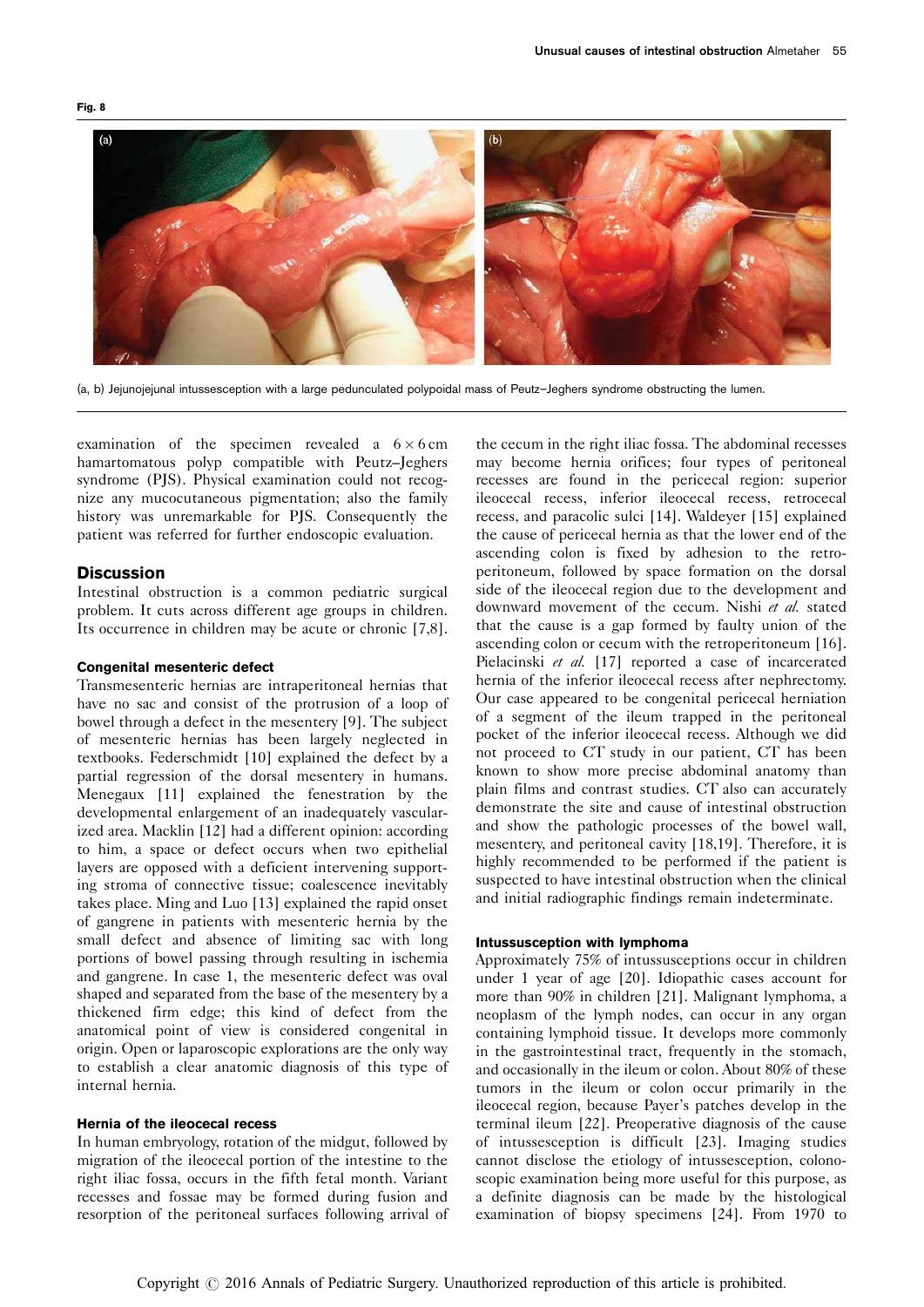1992, 56 cases of malignant lymphomas causing intussesception in adults were reported; the patient ages ranged from 15 to 79 years [\[25\]](#page-7-0). Wood classified malignant lymphomas macroscopically into four types: polypoid, ulcerative, aneurismal, and constrictive [\[26\]](#page-7-0). Intussesception occurs more commonly in the polypoid, perforation in the ulcerative, and ileus in the constrictive type [\[27\]](#page-7-0). The soft polypoid tumor easily forms intussesception because peristalsis is not impaired in malignant lymphoma with little infiltration to the muscle layer [\[28\]](#page-7-0). Similarly, our patient had the polypoidal type that was located in the terminal ileum but was reported at a younger age.

#### Chylolymphatic mesenteric cyst

Chylous cysts are rare variants of mesenteric lesions and constitute 7.3–9.5% of all abdominal cysts [\[29](#page-7-0)]. The chylolymphatic cyst, as indicated by its name, contains both chyle and lymph. The accumulation of chyle and lymph is considered to be the result of an imbalance between the inflow and outflow of fluid [\[29\]](#page-7-0). There are very few cases of pediatric chylolymphatic cysts reported in the literature [\[30–34](#page-7-0)]. The different surgical approaches used are marsupialization, sclerotherapy, drainage, enucleation, percutaneous aspiration, and excision of the cyst with or without resection of the involved gut [\[35–38](#page-7-0)]. Because of the high recurrence rates associated with marsupialization and drainage, complete excision of the cyst should be attempted whenever possible [\[36](#page-7-0)]. In adults, the cyst can often be enucleated or 'shelled out' from between the leaves of the mesentery; in children, however, bowel resection is frequently required [\[36,39,40](#page-7-0)]. Our patient presented with acute intestinal obstruction due to small-bowel volvulus. Exploratory laparotomy and complete excision of the cystic lesion with resection of the involved bowel was done. Multiloculated cysts filled with milky fluid were found. The cysts were of varying sizes, with the largest  $\sim$  15 cm in diameter. During the follow-up period, we did not observe any recurrences; thus complete excision of the chylolymphatic cyst is curative.

#### Omphalomesentric duct anomalies

During fetal life, midgut communicates with the yolk sac through the vitellointestinal duct (VID). Between the fifth and ninth week of gestation, communication between the yolk sac and the intestine becomes obliterated. Persistence of a part or all of the OMD results in a variety of abnormalities related to the intestine and abdominal wall [\[41–43\]](#page-7-0). Nerdrum [\[44\]](#page-7-0) recognizes six varieties: patent OMD (umbilicointestinal fistula), Meckel's diverticulum, umbilical sinus, mucous polypus, fibrous band binding the bowel to the umbilicus with no open fistulas, and the omphalomesenteric cyst, which is a persistent lesion of the intermediate duct with closure at both ends, leaving a cyst that can be attached to the umbilicus, bowel, or both. We reported three cases of OMD anomalies (cases 6, 7, 8). Meckel's diverticulum remains the most common OMD anomaly [\[45\]](#page-7-0). The overall lifetime risk of development of complications from Meckel's diverticulum is said to be around 4% [\[46\]](#page-7-0), with one-third of cases resulting in small-bowel obstruction [\[47](#page-7-0)]. Obstruction can be attributed to several

reasons. The most common is compression of the small bowel due to band, closed loop obstruction, volvulus, and intussusceptions [\[48\]](#page-7-0). Loop formation due to adhesions between the distal end of the Meckel's diverticulum and the intestine or the mesentery is an infrequent phenomenon. In case 5, the obstruction was due to adhesion of the tip of Meckel's diverticulum to the ileocecal junction resulting in trapping of the ileal loops in it with loop formation. The literature shows that there are only very few case reports with a similar pattern of obstruction [\[49](#page-8-0)].

Intestinal obstruction secondary to OMD cyst is a rare cause of small-bowel obstruction, with very few cases reported in the literature [\[50–52\]](#page-8-0). The mortality in patients with these symptomatic cases was 17%, which was mostly related to the cases of intestinal obstruction. Similarly in case 6, the patient was presented late with definite clinical picture of obstruction. Immediate laparotomy was done, which revealed twisting of the cyst leading to intestinal obstruction and gangrene of a small loop of the ileum; fortunately, the patient had excellent recovery.

Nearly 20% of patent OMD cases are complicated by intussusception of the small bowel through the patent duct, leading to intestinal obstruction [\[52](#page-8-0)]. Another significant complication is progressive prolapse of the OMD, leading to a T-shaped bowel protrusion through the umbilicus and even ram's horn-type appearance [\[52](#page-8-0)]. A patent vitelline duct with intussusception of the small bowel is a rarely reported entity in the world [\[53\]](#page-8-0). Two reasons have been hypothesized to explain the mechanism of ileal intussusception into the patent VID; wide mouth of patent VID and shorter distance between the VID and ileocecal valve in infants leading to higher intraluminal pressure [\[54,55](#page-8-0)]. The principle of surgical management is reduction of the intussuscepted gut along with complete excision of the vitelline duct and restoring the ileal continuity as well as umbilical reconstruction [\[52,56](#page-8-0)]. Three approaches have been described: infraumbilical, supraumbilical, or through the umbilicus [\[54](#page-8-0)]. In case 7, the patient presented after the neonatal period with sudden prolapse of the OMD through the umbilicus leading to ram's horn appearance. We have used the supraumbilical approach for reduction of intussesception with resection anastmosis of the ileal loop. The patient showed excellent recovery.

#### Peutz–Jeghers syndrome

Ileocolic intussusception is one of the most common causes of intestinal obstruction in children aged 3–18 months. On the other hand, jejunal intussusception is an uncommon form of the disease. It has a tendency to occur in older children, has a more chronic course, and often has a demonstrable lesion as a lead point for the intussusceptions, and often presents with chronic abdominal pain and weight loss [\[57\]](#page-8-0).

PJS is an inherited, autosomal-dominant disorder with variable inheritance, characterized by hamartomatous polyps in the gastrointestinal tract, mostly in the small bowel, and pigmented mucocutaneous lesions, and is one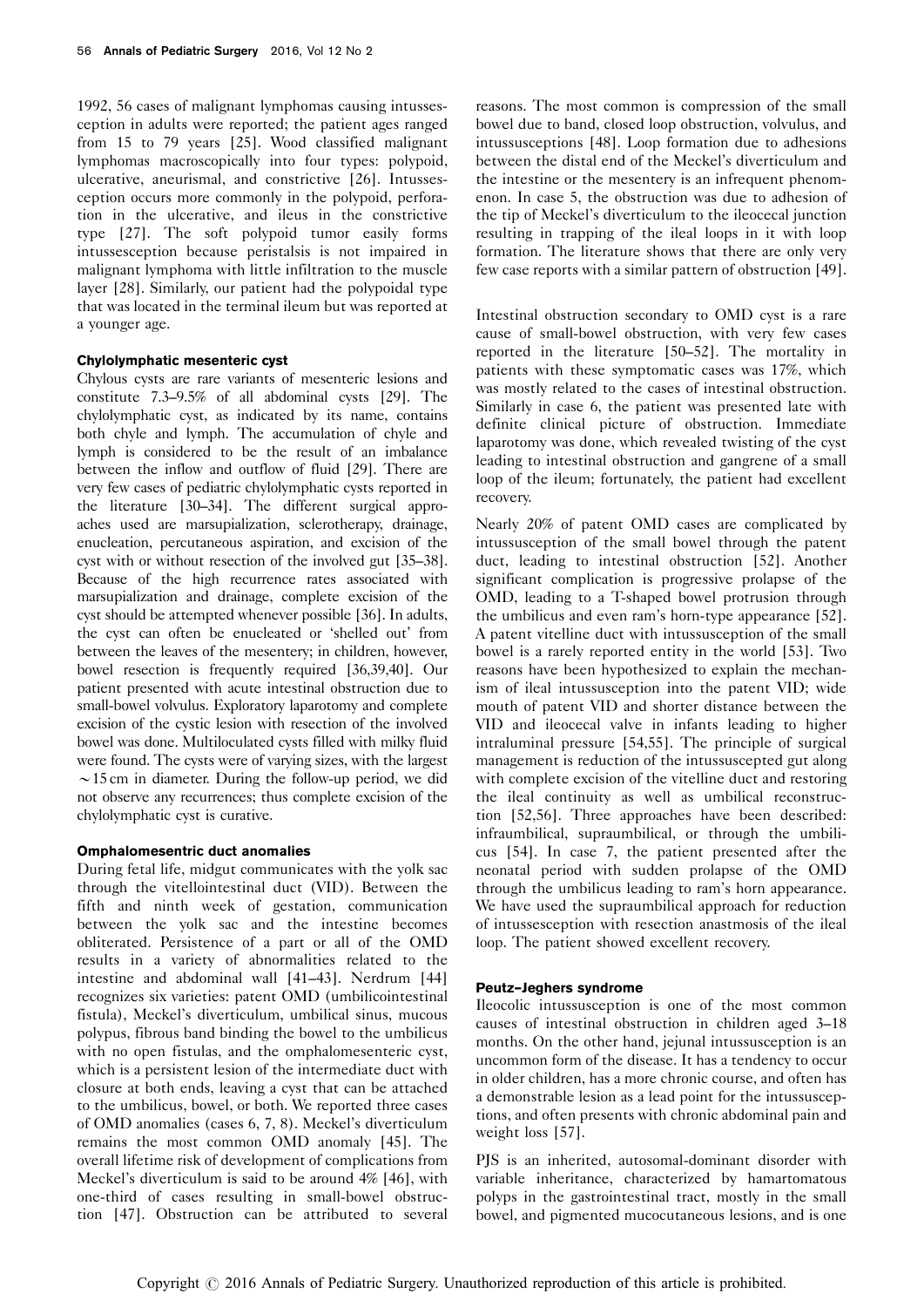<span id="page-7-0"></span>of the uncommon causes of recurrent jejunal intussusceptions [\[57\]](#page-8-0). Those patients require multiple emergency laparotomies but preservation of the intestinal length is important to prevent short-bowel syndrome [\[58\]](#page-8-0). Consequently, minimally invasive approaches and double balloon enteroscopy are recommended to destroy the smaller polyps to achieve a polyp-free intestinal mucosa and reduce the need for further surgery [\[59](#page-8-0)]. In our case, we could not predict the diagnosis preoperatively because of the absence of mucocutaneous pigmentation and vague family history. On laparotomy, we found a large polyp obstructing the lumen. This polyp was the nidus for intussesception, which proved to be a hamartomatous polyp of PJS by histopathology.

### Conclusion

There are common causes of intestinal obstruction in infants and children but the unusual causes described here should also be noted. Management of these conditions requires a high degree of suspicion, careful assessment, and awareness while the appropriate treatment needs to be tailored to the individual situation. Great caution should be paid; however, the incidence of bowel strangulation is quite high.

## Acknowledgements

#### Conflicts of interest

There are no conflicts of interest.

#### References

- Ikeda H, Matsuyama S, Suzuki N, Takahashi A, Kuroiwa M, Hatakeyama S. Small bowel obstruction in children: review of 10 years experience. Acta Paediatr Jpn 1993: 35:504-507.
- 2 Liu C, Wu TC, Tsai HL, Chin T, Wei C, Obstruction of the proximal jejunum by an anomalous congenital band – a case report. J Pediatr Surg 2005; 40:E27–E29.
- 3 Garcia EA. Intestinal obstruction in infants and children. Clin Ped Emerg Med 2002; 3:14–21.
- 4 Ogundoyin OO, Afolabi AO, Ogunlana DI, Lawal TA, Yifieyeh AC. Pattern and outcome of childhood intestinal obstruction at a tertiary hospital in Nigeria. Afr Health Sci 2009; 9:170–173.
- 5 Deutsch AA, Eviatar E, Gutman H, Reiss R. Small bowel obstruction: a review of 264 cases and suggestions for management. Postgrad Med J 1989; 65:463–467.
- 6 Wilson H, Hardy JD, Farringer JL Jr. Intestinal obstruction. I. Causes and management in infants and children. Ann Surg 1955; 141: 778–791.
- 7 Nasir GA, Rahma S, Kadim AH. Neonatal intestinal obstruction. East Mediterr Health J 2000; 6:187–193.
- Ameh EA, Dogo PM, Nmadu PT. Emergency neonatal surgery in a developing country. Pediatr Surg Int 2001; 17:448–451.
- 9 Garignon C, Paparel P, Liloku R, Lansiaux S, Basset T. Mesenteric hernia: a rare cause of intestinal obstruction in children. J Pediatr Surg 2002; 37:1493–1494.
- 10 Federschmidt F. Embryonal origin of lacunae in mesenteric tissue; the pathologic changes resulting therefrom. Deutsche Ztschr F Chir 1920; 158:205–211.
- 11 Menegaux G. Les hernies dites trans-mesocoliques; mesocolon transverse. J Chir 1934; 43:321–325.
- 12 Macklin C. Alveolar porre in the lungs of man and other mammals. Anat Record Suppl 1935; 61:33–39.
- 13 Ming YC, Chao HC, Luo CC. Congenital mesenteric hernia causing intestinal obstruction in children. Eur J Pediatr 2007; 166:1045–1047.
- 14 Rivkind AI, Shiloni E, Muggia-Sullam M, Weiss Y, Lax E, Freund HR. Paracecal hernia: a cause of intestinal obstruction. Dis Colon Rectum 1986; 29:752–754.
- 15 Waldeyer H. Hernia retroperitoneales nebst Bemerkungen: anatomie des peritoneum. Arch Pathol Anat Physiol Klin Med 1974; 60:66–92.
- Nishi T, Tanaka Y, Kure T. A case of pericecal hernia with a hernial orifice located on the lateral side of the cecum. Tokai J Exp Clin Med 2011: 36:71–74.
- 17 Pielacinski K, Szczepanik AB, Wymyslowski P, Wojtowicz J. Incarcerated hernia of the inferior ileocecal recess – a rare nephrectomy complication. Wiad Lek 2012; 65:203–205.
- 18 Furukawa A, Yamasaki M, Furuichi K, Yokoyama K, Nagata T, Takahashi M, et al. Helical CT in the diagnosis of small bowel obstruction. Radiographics 2001; 21:341–355.
- 19 Mathieu D, Luciani A, Internal abdominal herniations. Am J Roentgenol 2004; 183:397–404.
- 20 Contreary K, Nance FC, Becker WF. Primary lymphoma of the gastrointestinal tract. Ann Surg 1980; 191:593–598.
- 21 Brayton D, Norris WJ. Intussusception in adults. Am J Surg 1954; 88:32–43.
- 22 Naqvi MS, Burrows L, Kark AE. Lymphoma of the gastrointestinal tract: prognostic guides based on 162 cases. Ann Surg 1969; 170: 221–231.
- 23 Weilbaecher D, Bolin JA, Hearn D, Ogden W, Intussusception in adults. Review of 160 cases. Am J Surg 1971; 121:531–535.
- 24 Nishio A, Okuma M. A case of low grade intussusception of the ileum due to malignant lymphoma observed with colonoscopy. Gastroenterol Endosc 1992; 34:1938–194.
- 25 Dragosics B, Bauer P, Radaszkiewicz T. Primary gastrointestinal non-Hodgkin's lymphomas. A retrospective clinicopathologic study of 150 cases. Cancer 1985; 55:1060–1073.
- 26 Wood DA. Tumors of the intestines. In: national research council (ed). Atlas of tumor pathology, first series. Washington DC: AFIB; 1964. pp. 69–100.
- 27 Fu YS, Perzin KH. Lymphosarcoma of the small intestine. A clinicopathologic study. Cancer 1972; 29:645–659.
- 28 Reymond RD. The mechanism of intussusception: a theoretical analysis of the phenomenon. Br J Radiol 1972; 45:1-7.
- 29 Engel S, Clagett OT, Harrison EG Jr. Chylous cysts of the abdomen. Surgery 1961; 50:593–599.
- 30 Singh S, Baboo ML, Pathak IC. Cystic lymphangioma in children: report of 32 cases including lesions atrrare sites. Surgery 1971; 69:947–951.
- 31 Gupta AR, Nanavati RN, Fernandez AR, Kalgutkar A, Nathani R, Deshmukh SS. Chylous mesenteric cyst: an unusual cause of neonatal intestinal obstruction. Indian Pediatr 1992; 29:511–513.
- 32 Panjwani K, Gangopadhyay AN, Sharma SP, Gupta DK, Chooramani GS. Chylolymphatic mesenteric cyst: an unusual abdominal mass in a newborn. Indian J Pediatr 1993; 60:712–714.
- 33 Ratan SK, Ratan KN, Kapoor S, Sehgal T. Giant chylolymphatic cyst of the jejunal mesentry in a child: report of a case. Surg Today 2003; 33: 120–122.
- 34 Kriaa S, Hafsa C, Majdoub S, Jouini R, Golli M, Nouri A, et al. Caecal volvulus with calcified mesenteric cyst. Arch Pediatr 2007; 14: 924–925.
- 35 Hebra A, Brown MF, McGeehin KM, Ross AJ 3rd. Mesenteric, omental, and retroperitoneal cysts in children: a clinical study of 22 cases. South Med J 1993; 86:173–176.
- 36 Kurtz RJ, Heimann TM, Holt J, Beck AR. Mesenteric and retroperitoneal cysts. Ann Surg 1986; 203:109–112.
- 37 Vanek VW, Phillips AK. Retroperitoneal, mesenteric, and omental cysts. Arch Surg 1984; 119:838–842.
- 38 Chirathivat S, Shermeta D. Recurrent retroperitoneal mesenteric cyst. A case report and review. Gastrointest Radiol 1979; 4:191–193.
- 39 Bliss DP Jr, Coffin CM, Bower RJ, Stockmann PT, Ternberg JL. Mesenteric cysts in children. Surgery 1994; 115:571–577.
- 40 Okur H, Kucukaydin M, Ozokutan BH, Durak AC, Kazez A, Kose O. Mesenteric, omental, and retroperitoneal cysts in children. Eur J Surg 1997; 163:673–677.
- 41 Fenton LZ, Buonomo C, Share JC, Chung T. Small intestinal obstruction by remnants of the omphalomesenteric duct: findings on contrast enema. Pediatr Radiol 2000; 30:165–167.
- 42 Mahato NK. Obliterated, fibrous omphalo-mesenteric duct in an adult without Meckel's diverticulum or vitelline cyst. Rom J Morphol Embryol 2010; 51:195–197.
- 43 Ioannidis O, Paraskevas G, Kakoutis E, Kotronis A, Papadimitriou N, Chatzopoulos S, Makrantonakis A. Coexistence of multiple omphalomesenteric duct anomalies. J Coll Physicians Surg Pak 2012; 22:524–526.
- 44 Nerdrum HJ. Anomalies of the omphalo-enteric duct and their clinical importance. Actu Chir Scandinav 1963; 125:632.
- 45 Moore TC. Omphalomesenteric duct malformations. Semin Pediatr Surg 1996; 5:116–123.
- 46 Srinivas GN, Cullen P. Intestinal obstruction due to Meckel's diverticulum: a rare presentation. Acta Chir Belg 2007; 107:64–66.
- 47 Papaziogas B, Makris I, Tsiaousis P, Chatzimavroudis G, Paraskevas G, Atmatzidis K. An unusual case of intestinal obstruction caused by a meckel's diverticulum. Aristotle Uni Med J 2007; 34:55–59.
- 48 Aydogan F, Aytac E, Durak H. A rare cause of palpable mass located at the suprapubic area: abscess of omphalomesenteric duct cyst. Turk J Gastroenterol 2010; 21:195–196.